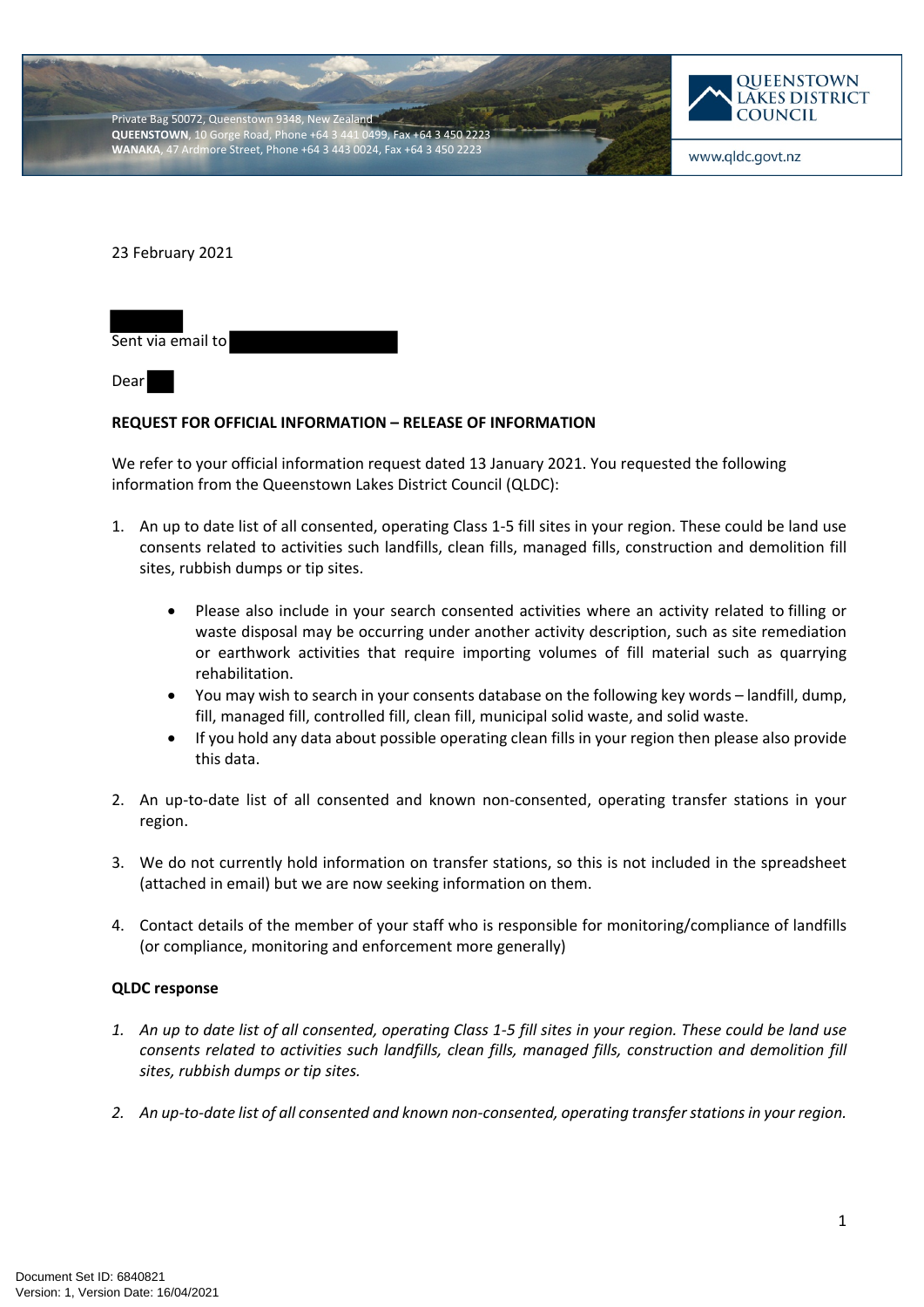- Please see the below links for a list of all resource consent numbers, for consented operating Class 1-5 sites in our region. The resource consent numbers can be used to search for relevant information in eDocs. The information in eDocs will answer question one and two.
	- - [QLDC Resource Consents landfills cleanfills transfer stations etc.xlsx](https://qldc.t1cloud.com/T1Default/CiAnywhere/Web/QLDC/ECMCore/BulkAction/Get/fcce51cd-6076-4264-833c-24523af96a17)
- Here is the eDocs link:
	- [Edocs](https://edocs.qldc.govt.nz/)
- *3. We do not currently hold information on transfer stations, so this is not included in the spreadsheet (attached in email) but we are now seeking information on them.*
	- Please see appendix one for details of our current sites.
- *4. Contact details of the member of your staff who is responsible for monitoring/compliance of landfills (or compliance, monitoring and enforcement more generally)*
	- Please see the email address for our monitoring and enforcement team below:
	- RCMonitoring@qldc.govt.nz

We trust this response satisfactorily answers your request.

Kind Regards,

Poonam Sethi Governance and Official Information Advisor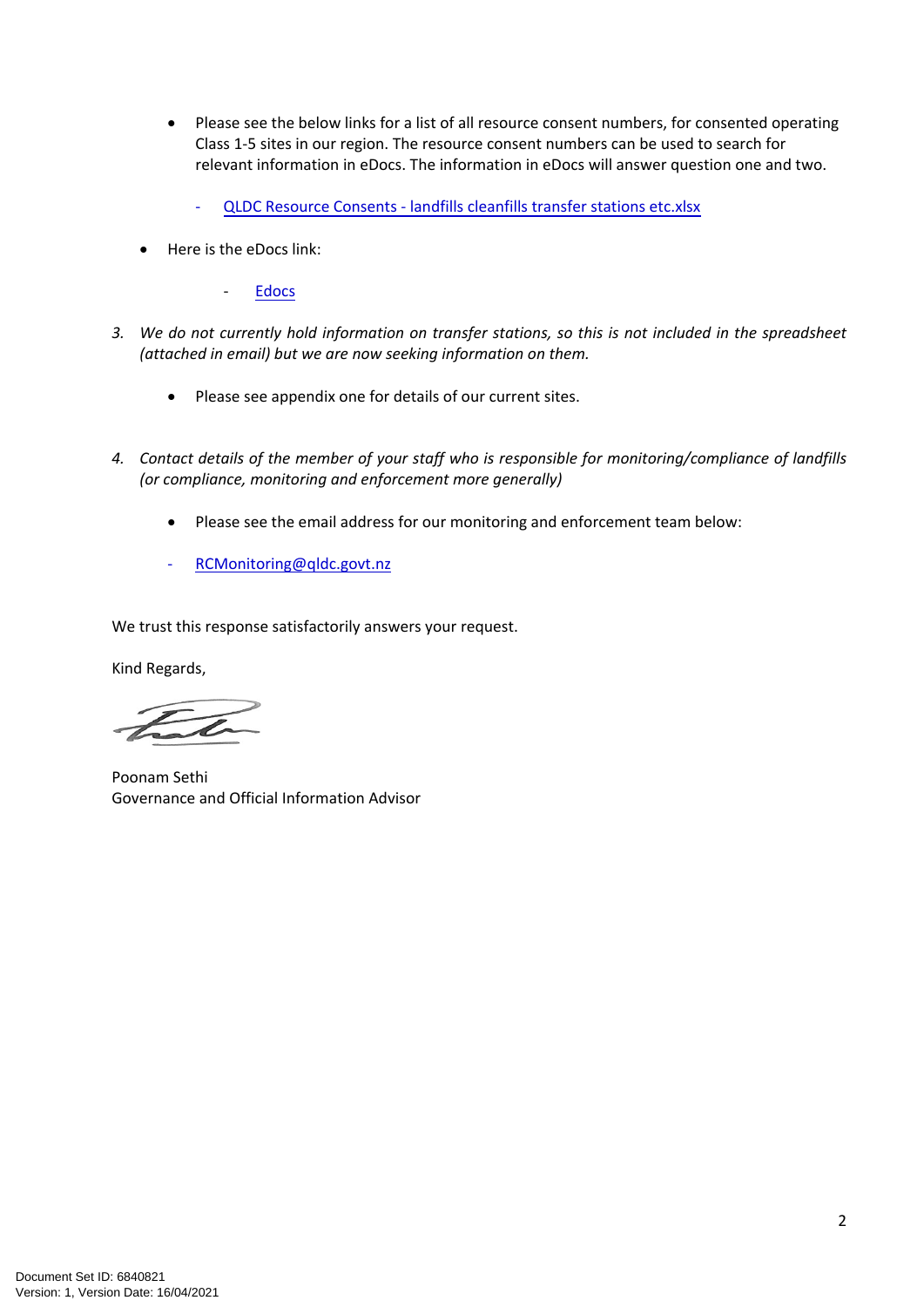## Appendix one

| Regional                     | <b>Territorial</b>                      | Consent                                 | <b>Consent Address</b>                                                                                                               | Landfill        | Landfill      | Council            | <b>Consent</b>                                                                                                                                                                                                                                                                                                                                                                                                                                                                                        | Consent       | Consent   | <b>Application</b>        |
|------------------------------|-----------------------------------------|-----------------------------------------|--------------------------------------------------------------------------------------------------------------------------------------|-----------------|---------------|--------------------|-------------------------------------------------------------------------------------------------------------------------------------------------------------------------------------------------------------------------------------------------------------------------------------------------------------------------------------------------------------------------------------------------------------------------------------------------------------------------------------------------------|---------------|-----------|---------------------------|
| Council                      | <b>Authority</b>                        | Holder                                  |                                                                                                                                      | <b>Transfer</b> | <b>Manage</b> | <b>Description</b> | <b>Description</b>                                                                                                                                                                                                                                                                                                                                                                                                                                                                                    | <b>Status</b> | expiry    | number                    |
|                              |                                         |                                         |                                                                                                                                      | <b>Station</b>  | ment          |                    |                                                                                                                                                                                                                                                                                                                                                                                                                                                                                                       |               |           |                           |
|                              |                                         |                                         |                                                                                                                                      |                 |               |                    |                                                                                                                                                                                                                                                                                                                                                                                                                                                                                                       |               |           |                           |
| Otago<br>Regional<br>Council | Queenstown<br>Lakes District<br>Council | Queenstown<br>Lakes District<br>Council | Victoria Flats landfill,<br>120 metres from<br>Victoria Bridge on the<br>true right bank of the<br>Kawarau river,<br>Gibbston Valley | Open            | Yes           | Landfill           | 97163. V1-To<br>discharge to land<br>mix solid waste<br>for operating a<br>sanitary landfill.<br>97164. V3 - To<br>discharge to land<br>gas, odour and<br>dust generated<br>from depositing<br>mixed solid waste<br>to land for the<br>purpose of<br>operating a<br>sanitary landfill.<br>97165. To<br>discharge to land<br>and average of up<br>to 30,000 cubic<br>meters per year in<br>any 5-year period<br>of landfill<br>leachate and<br>storm water for<br>the purpose of<br>operating sanitary | Current       | 1/10/2032 | 97163,<br>97164,<br>97165 |
| Otago                        | Queenstown                              | Queenstown                              | 110-112 Glenda drive,                                                                                                                | Open            |               | Transfer           | landfill.<br>RM19.446.01-                                                                                                                                                                                                                                                                                                                                                                                                                                                                             |               |           |                           |
| Regional                     | Lakes District                          | Lakes District                          | Frankton                                                                                                                             |                 |               | station            | Discharge to air                                                                                                                                                                                                                                                                                                                                                                                                                                                                                      | Application   |           | RM19.446.01               |
| Council                      | Council                                 | Council                                 |                                                                                                                                      |                 |               |                    |                                                                                                                                                                                                                                                                                                                                                                                                                                                                                                       | in process    |           |                           |